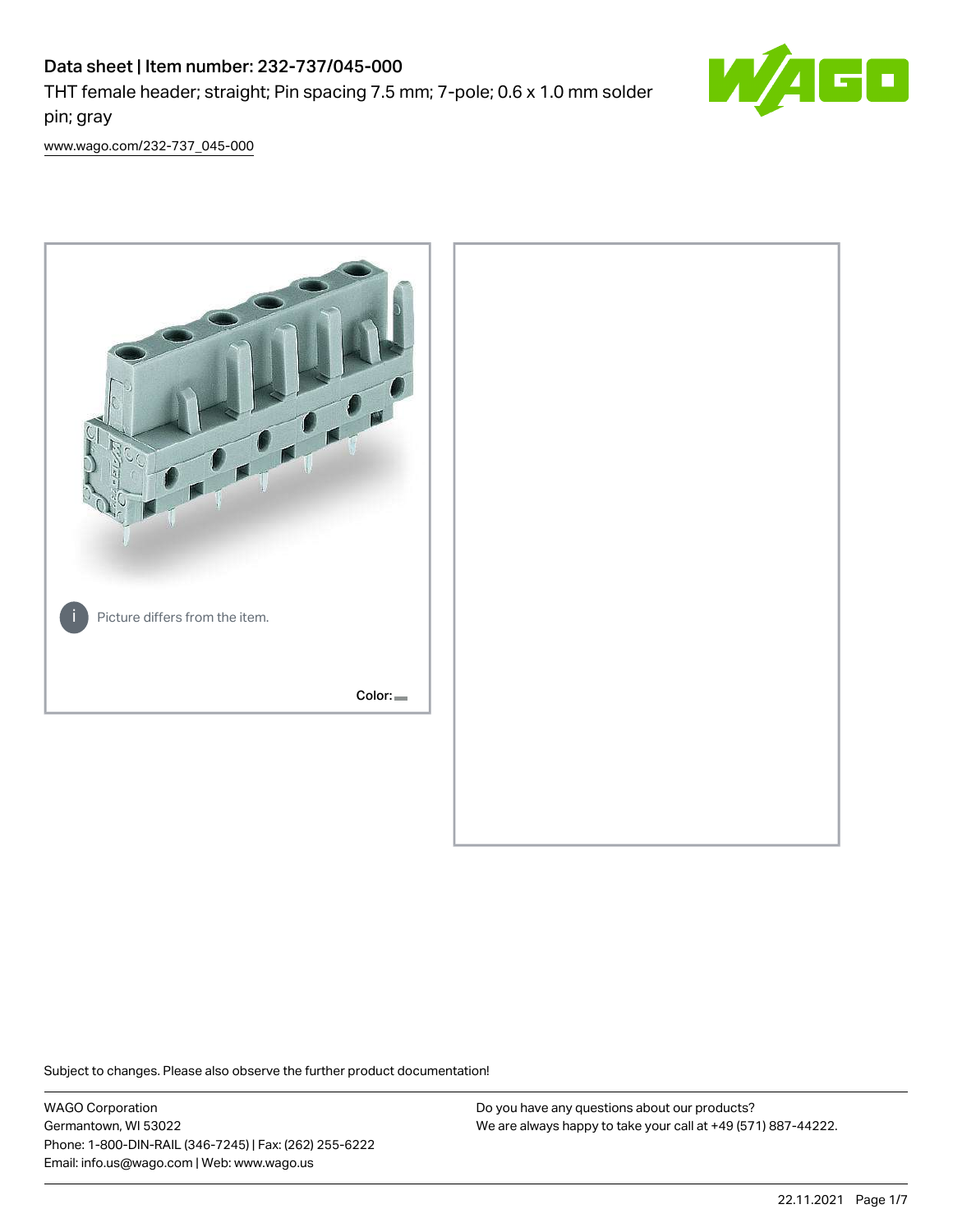

Dimensions in mm

L = (pole no. − 1) x pin spacing + 5 mm + 1.5 mm

2- to 3-pole female connectors – one latch only

#### Item description

- **H** Horizontal or vertical PCB mounting via straight or angled solder pins
- For board-to-board and board-to-wire connections
- Touch-proof PCB outputs  $\blacksquare$
- $\blacksquare$ Easy-to-identify PCB inputs and outputs
- $\blacksquare$ With coding fingers

Subject to changes. Please also observe the further product documentation! Data

WAGO Corporation Germantown, WI 53022 Phone: 1-800-DIN-RAIL (346-7245) | Fax: (262) 255-6222 Email: info.us@wago.com | Web: www.wago.us

Do you have any questions about our products? We are always happy to take your call at +49 (571) 887-44222.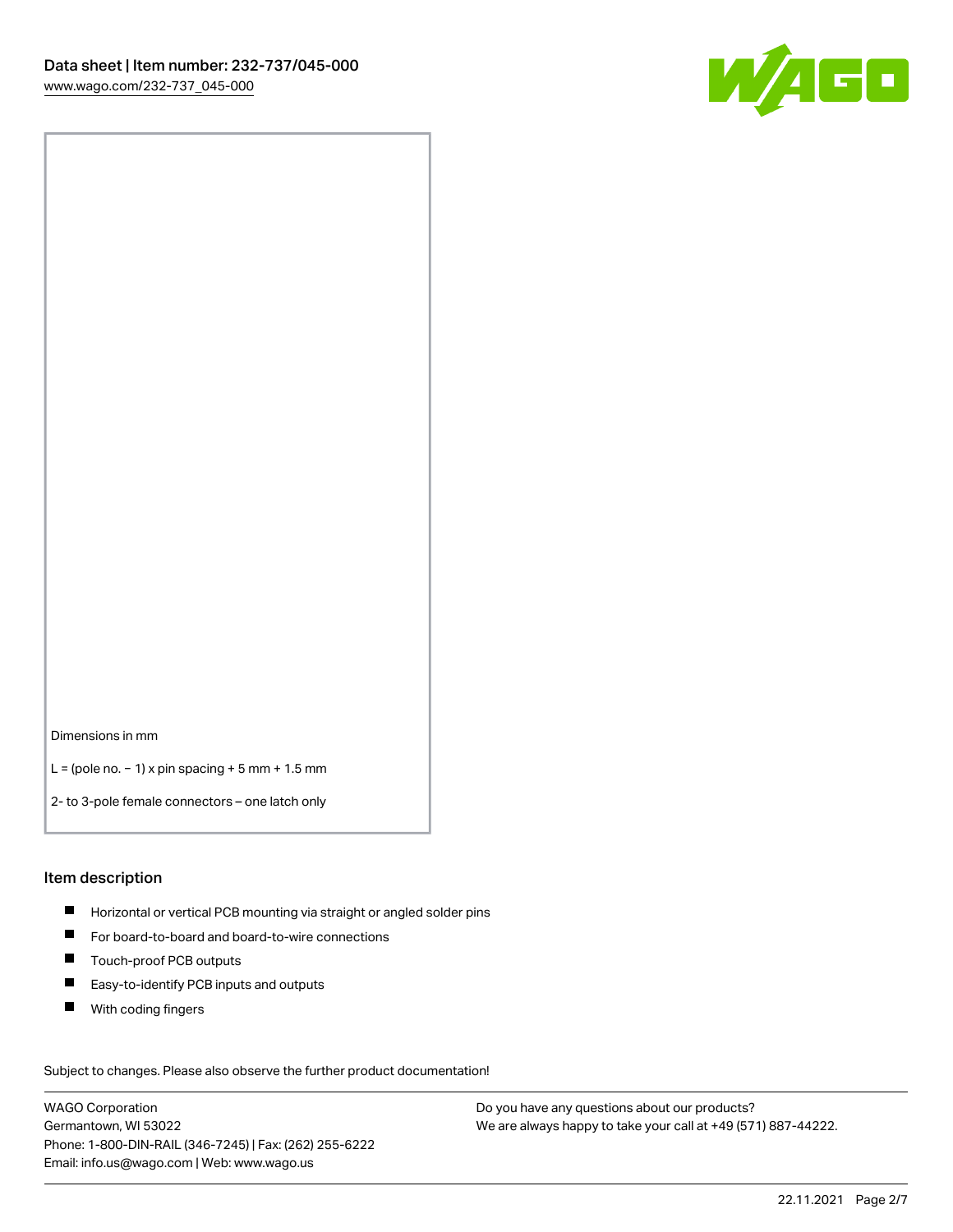

## Data Notes

| Safety information 1 | The <i>MCS – MULTI CONNECTION SYSTEM</i> includes connectors<br>without breaking capacity in accordance with DIN EN 61984. When<br>used as intended, these connectors must not be connected<br>/disconnected when live or under load. The circuit design should<br>ensure header pins, which can be touched, are not live when<br>unmated. |
|----------------------|--------------------------------------------------------------------------------------------------------------------------------------------------------------------------------------------------------------------------------------------------------------------------------------------------------------------------------------------|
| Variants:            | Other pole numbers<br>3.8 mm pin projection for male headers with straight solder pins<br>Gold-plated or partially gold-plated contact surfaces<br>Other versions (or variants) can be requested from WAGO Sales or<br>configured at https://configurator.wago.com/                                                                        |

## Electrical data

### IEC Approvals

| Ratings per                 | IEC/EN 60664-1                                                        |
|-----------------------------|-----------------------------------------------------------------------|
| Rated voltage (III / 3)     | 500 V                                                                 |
| Rated surge voltage (III/3) | 6 kV                                                                  |
| Rated voltage (III/2)       | 630 V                                                                 |
| Rated surge voltage (III/2) | 6 kV                                                                  |
| Nominal voltage (II/2)      | 1000 V                                                                |
| Rated surge voltage (II/2)  | 6 kV                                                                  |
| Rated current               | 12A                                                                   |
| Legend (ratings)            | $(III / 2)$ $\triangle$ Overvoltage category III / Pollution degree 2 |

## UL Approvals

| Approvals per                  | UL 1059 |
|--------------------------------|---------|
| Rated voltage UL (Use Group B) | 300 V   |
| Rated current UL (Use Group B) | 15 A    |
| Rated voltage UL (Use Group D) | 300 V   |
| Rated current UL (Use Group D) | 10 A    |

# Ratings per UL

| Rated voltage UL 1977 | 600 V |
|-----------------------|-------|
| Rated current UL 1977 | ◡◠    |

Subject to changes. Please also observe the further product documentation!

| <b>WAGO Corporation</b>                                | Do you have any questions about our products?                 |
|--------------------------------------------------------|---------------------------------------------------------------|
| Germantown, WI 53022                                   | We are always happy to take your call at +49 (571) 887-44222. |
| Phone: 1-800-DIN-RAIL (346-7245)   Fax: (262) 255-6222 |                                                               |
| Email: info.us@wago.com   Web: www.wago.us             |                                                               |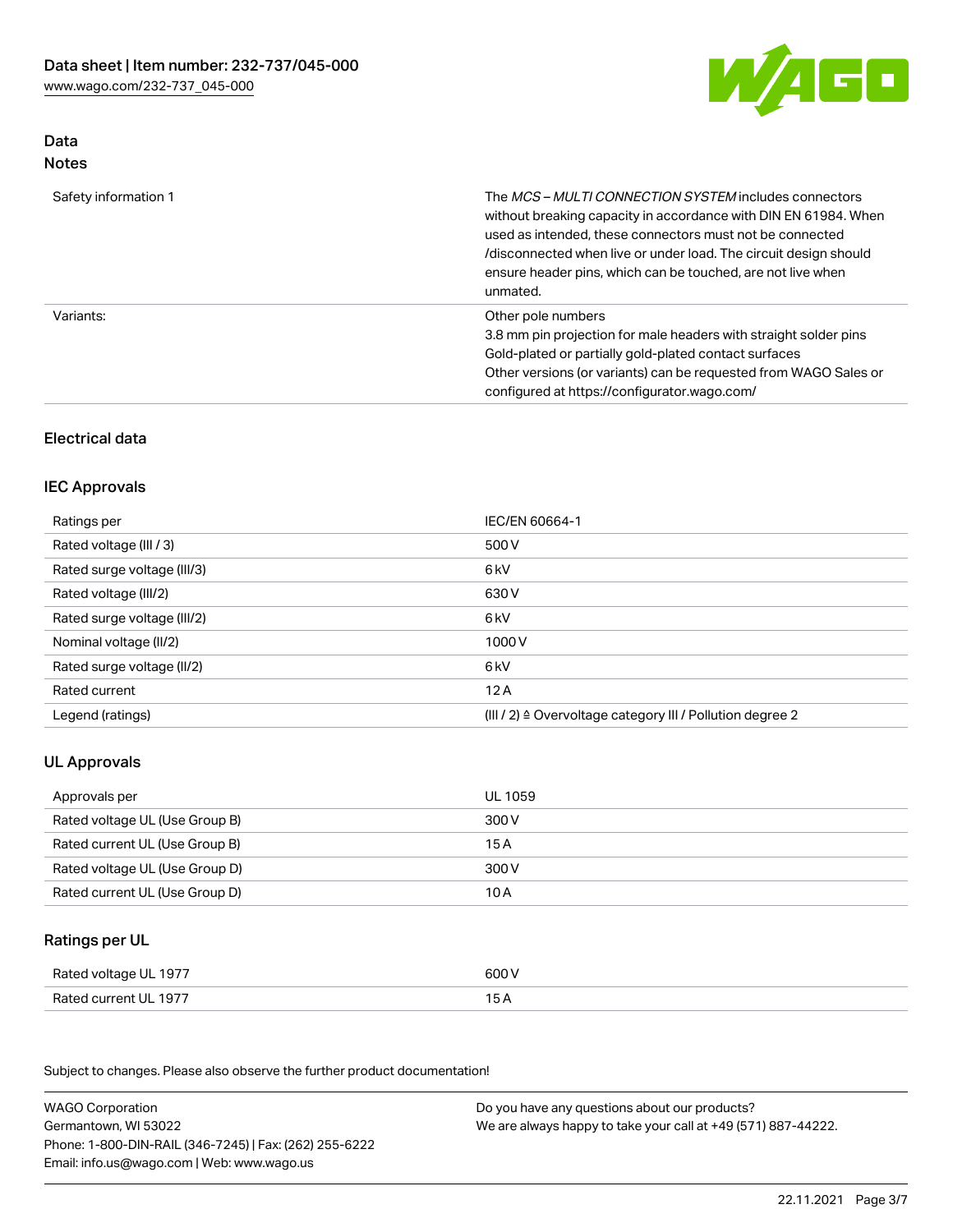

### CSA Approvals

| Approvals per                   | CSA   |
|---------------------------------|-------|
| Rated voltage CSA (Use Group B) | 300 V |
| Rated current CSA (Use Group B) | 15 A  |
| Rated voltage CSA (Use Group D) | 300 V |
| Rated current CSA (Use Group D) | 10 A  |

## Connection data

| Total number of potentials |  |
|----------------------------|--|
| Number of connection types |  |
| Number of levels           |  |

#### Connection 1

# Physical data

| Pin spacing                          | 7.5 mm / 0.295 inch   |
|--------------------------------------|-----------------------|
| Width                                | 51.5 mm / 2.028 inch  |
| Height                               | 22.05 mm / 0.868 inch |
| Height from the surface              | 18.25 mm / 0.719 inch |
| Depth                                | 11.6 mm / 0.457 inch  |
| Solder pin length                    | 3.8 <sub>mm</sub>     |
| Solder pin dimensions                | $0.6 \times 1$ mm     |
| Drilled hole diameter with tolerance | $1.3$ $(+0.1)$ mm     |

## Plug-in connection

| Contact type (pluggable connector) | Female header |
|------------------------------------|---------------|
| Connector (connection type)        | for PCB       |
| Mismating protection               | No            |
| Mating direction to the PCB        | $90^{\circ}$  |
| Locking of plug-in connection      | Without       |

### PCB contact

| PCB Contact            | THT                                        |
|------------------------|--------------------------------------------|
| Solder pin arrangement | over the entire female connector (in-line) |

Subject to changes. Please also observe the further product documentation!

| <b>WAGO Corporation</b>                                | Do you have any questions about our products?                 |
|--------------------------------------------------------|---------------------------------------------------------------|
| Germantown, WI 53022                                   | We are always happy to take your call at +49 (571) 887-44222. |
| Phone: 1-800-DIN-RAIL (346-7245)   Fax: (262) 255-6222 |                                                               |
| Email: info.us@wago.com   Web: www.wago.us             |                                                               |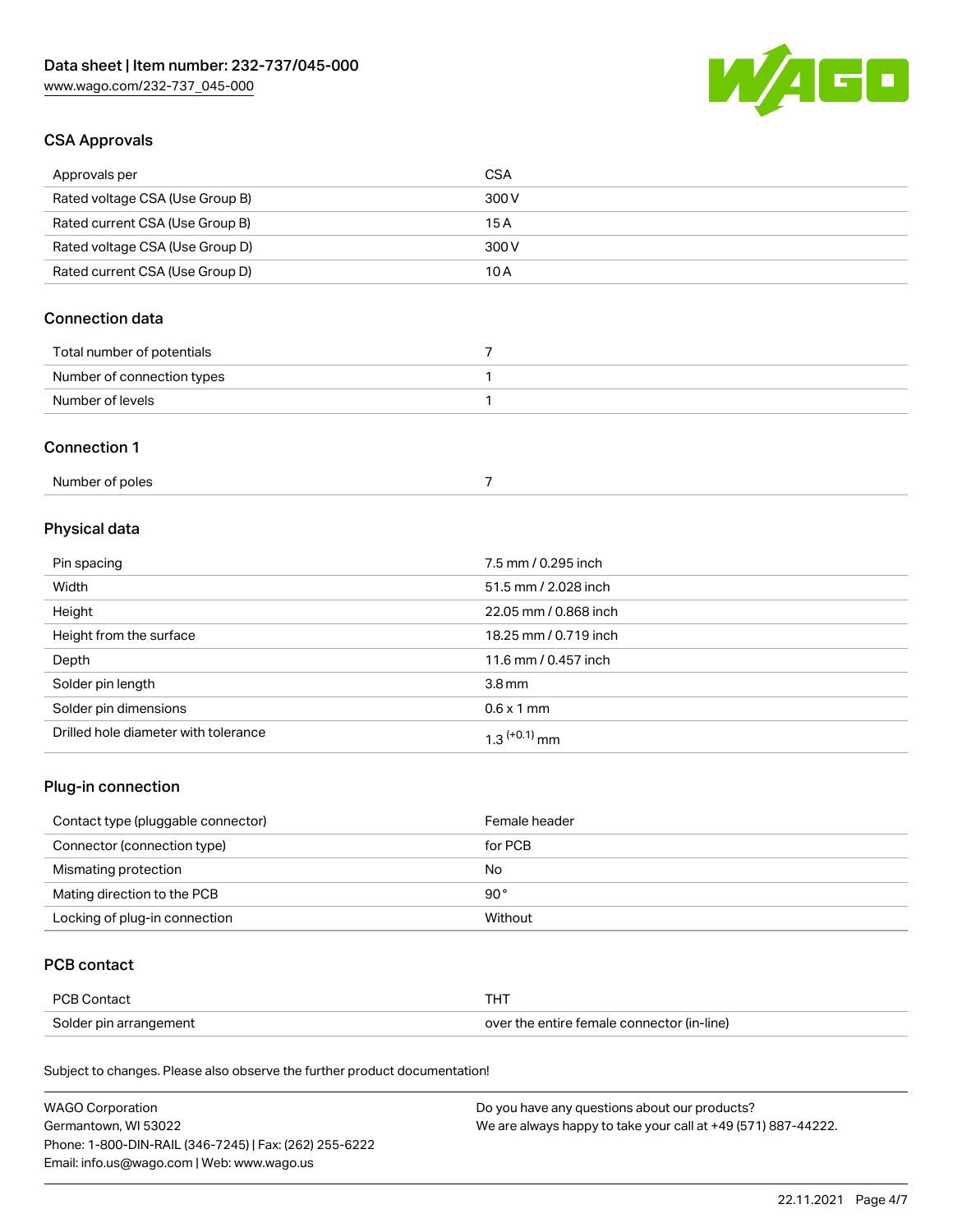

Number of solder pins per potential 1

#### Material data

| Color                       | gray             |
|-----------------------------|------------------|
| Material group              |                  |
| Insulation material         | Polyamide (PA66) |
| Flammability class per UL94 | V0               |
| Contact material            | Copper alloy     |
| Contact plating             | tin-plated       |
| Fire load                   | 0.151 MJ         |
| Weight                      | 7.7 g            |

### Environmental requirements

### Commercial data

| Product Group         | 3 (Multi Conn. System) |
|-----------------------|------------------------|
| PU (SPU)              | 50 Stück               |
| Packaging type        | box                    |
| Country of origin     | DE                     |
| <b>GTIN</b>           | 4044918579810          |
| Customs tariff number | 85366990990            |

### Approvals / Certificates

#### Ship Approvals

| Logo          | Approval                  | <b>Additional Approval Text</b> | Certificate<br>name |
|---------------|---------------------------|---------------------------------|---------------------|
| Ø             | BV<br>Bureau Veritas S.A. | IEC 60998                       | 11915/D0<br>BV      |
| <b>BUREAU</b> |                           |                                 |                     |

#### UL-Approvals

 $\mathbf{A}$ 

|      |                                |                                 | Certificate |
|------|--------------------------------|---------------------------------|-------------|
| Logo | Approval                       | <b>Additional Approval Text</b> | name        |
|      | UR                             | <b>UL 1059</b>                  | E45172      |
| o    | Underwriters Laboratories Inc. |                                 |             |

Subject to changes. Please also observe the further product documentation!

| <b>WAGO Corporation</b>                                | Do you have any questions about our products?                 |
|--------------------------------------------------------|---------------------------------------------------------------|
| Germantown. WI 53022                                   | We are always happy to take your call at +49 (571) 887-44222. |
| Phone: 1-800-DIN-RAIL (346-7245)   Fax: (262) 255-6222 |                                                               |
| Email: info.us@wago.com   Web: www.wago.us             |                                                               |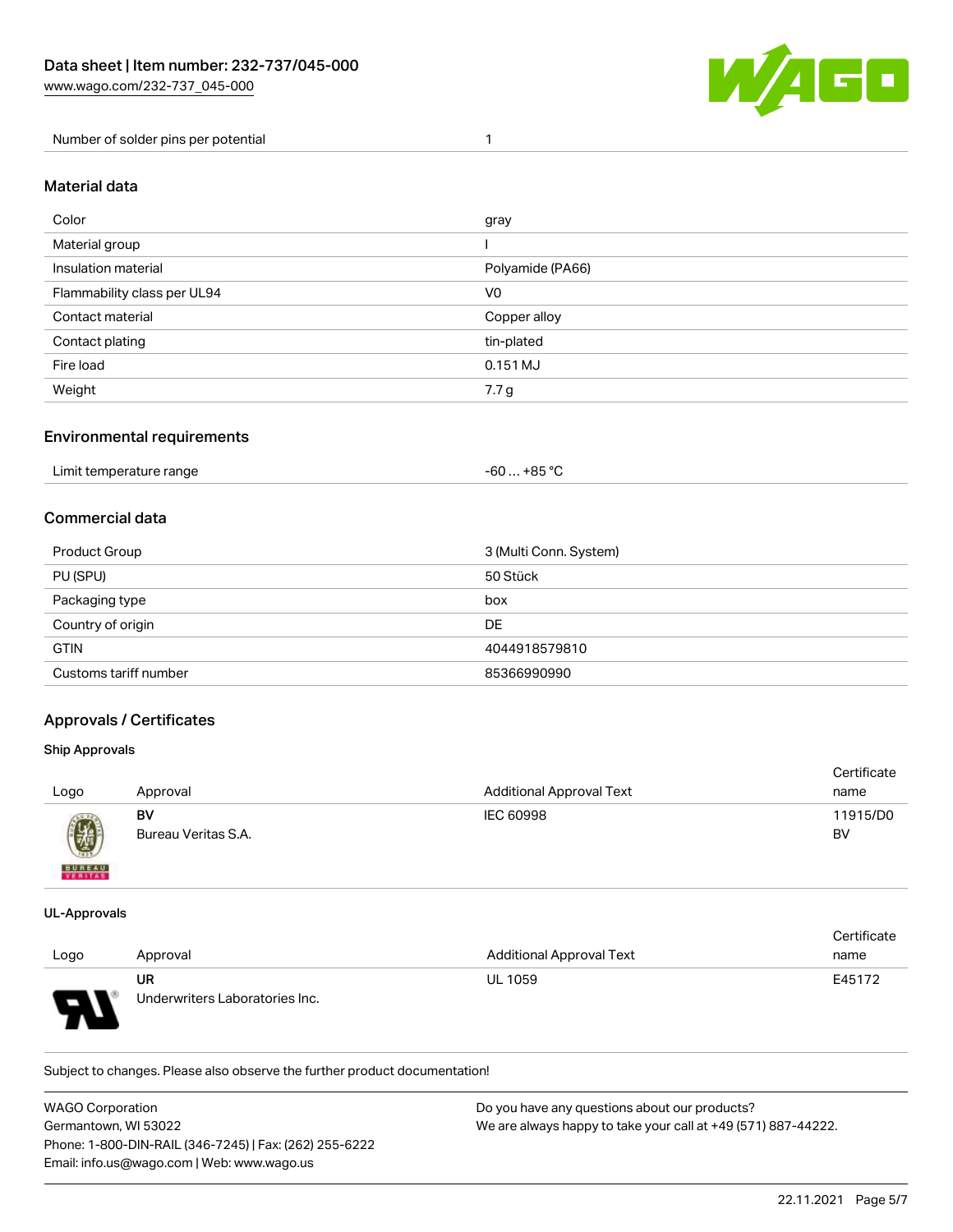



UR Underwriters Laboratories Inc. UL 1977 **E 45171** 

# **Counterpart**

| <b>September 18</b> | ltem no.731-607                                                                                                        | www.wago.com/731-607 |
|---------------------|------------------------------------------------------------------------------------------------------------------------|----------------------|
| <b>START</b>        | 1-conductor male connector; CAGE CLAMP®; 2.5 mm <sup>2</sup> ; Pin spacing 7.5 mm; 7-pole; 2,50 mm <sup>2</sup> ; gray |                      |

#### Optional accessories

#### Testing accessories

| Testing accessories           |                                                                                                                                                                        |            |                      |          |
|-------------------------------|------------------------------------------------------------------------------------------------------------------------------------------------------------------------|------------|----------------------|----------|
|                               | Item no.: 210-136<br>Test plug; 2 mm Ø; with 500 mm cable                                                                                                              |            | www.wago.com/210-136 |          |
|                               | Item no.: 231-662<br>Test plugs for female connectors; for 7.5 mm and 7.62 mm pin spacing; 2,50 mm <sup>2</sup> ; light gray                                           |            | www.wago.com/231-662 |          |
| <b>Downloads</b>              |                                                                                                                                                                        |            |                      |          |
| <b>Documentation</b>          |                                                                                                                                                                        |            |                      |          |
| <b>Additional Information</b> |                                                                                                                                                                        |            |                      |          |
| Technical explanations        |                                                                                                                                                                        | 2019 Apr 3 | pdf<br>2.0 MB        | Download |
| <b>CAD files</b>              |                                                                                                                                                                        |            |                      |          |
| <b>PCB Design</b>             |                                                                                                                                                                        |            |                      |          |
|                               | Symbol and Footprint 232-737/045-000                                                                                                                                   |            | <b>URL</b>           | Download |
|                               | CAx data for your PCB design, consisting of "schematic symbols and PCB footprints",<br>allow easy integration of the WAGO component into your development environment. |            |                      |          |
| Supported formats:            |                                                                                                                                                                        |            |                      |          |
| Ш                             | Accel EDA 14 & 15                                                                                                                                                      |            |                      |          |
| ш                             | Altium 6 to current version                                                                                                                                            |            |                      |          |
|                               |                                                                                                                                                                        |            |                      |          |

| <b>WAGO Corporation</b>                                | Do you have any questions about our products?                 |
|--------------------------------------------------------|---------------------------------------------------------------|
| Germantown, WI 53022                                   | We are always happy to take your call at +49 (571) 887-44222. |
| Phone: 1-800-DIN-RAIL (346-7245)   Fax: (262) 255-6222 |                                                               |
| Email: info.us@wago.com   Web: www.wago.us             |                                                               |